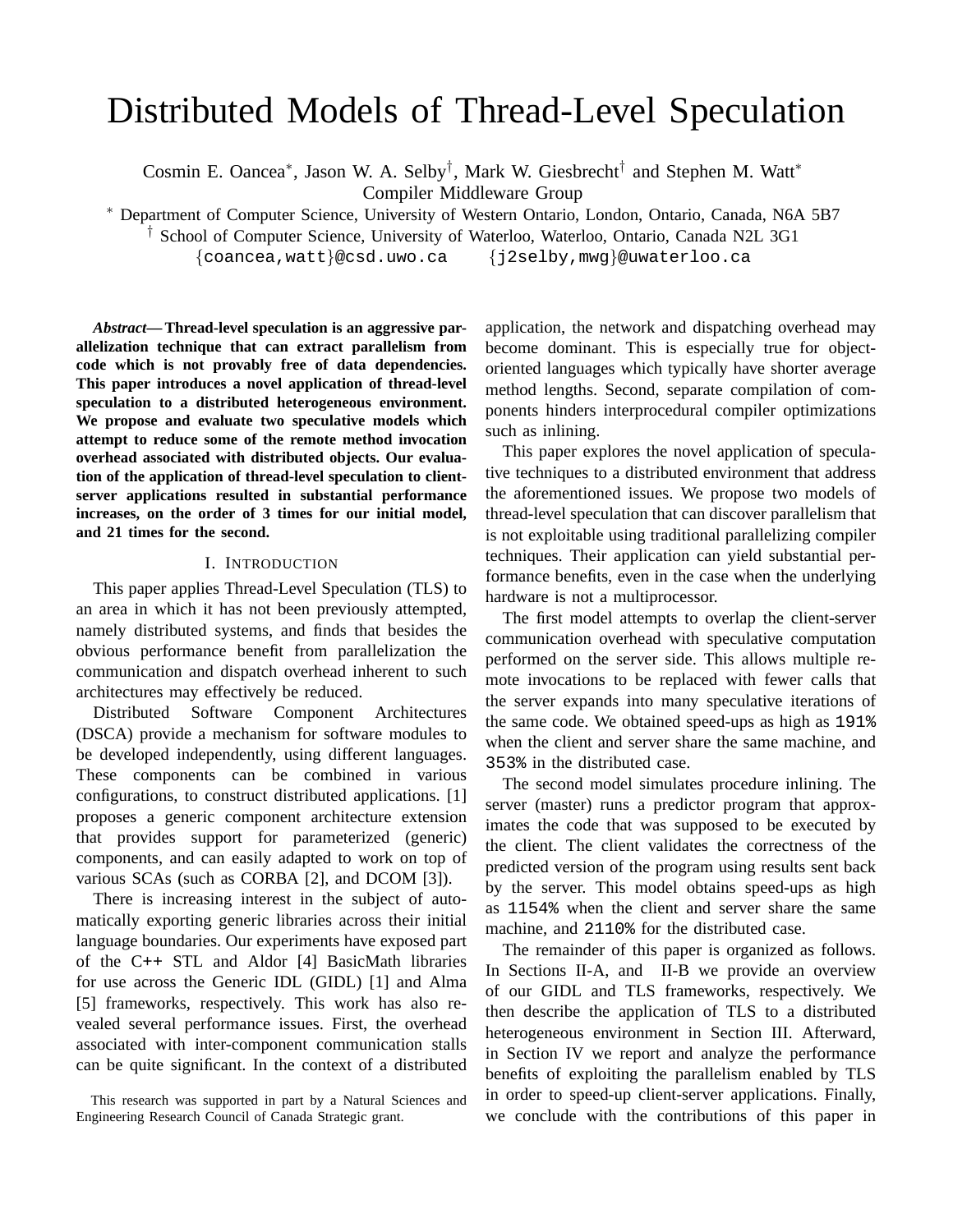Section V.

# II. BACKGROUND

#### *A. Distributed Generic Multi-Language Architectures*

There are very few mainstream distributed heterogeneous software component architectures in use today. Most notable include CORBA [2], and Microsoft's DCOM [3] (now integrated in the .NET framework). These architectures employ a specification language to describe the interfaces that the client objects call, and the object implementations provide thereby separating the specification and the implementation aspects of a module. Generic Interface Definition Language (GIDL) [1] is a *generic* extension of such a language (CORBA's IDL [6]), that enables applications using parameterized or generic types to be exposed to a heterogeneous environment. It defines a common model for parametric polymorphism that can be meaningfully supported by various languages, and resolves the different binding times, and semantics of parametric polymorphism in various programming languages. The GIDL model captures the notion of both qualified and unqualified type parameters, i.e., parameters restricted, or not, to satisfy particular interfaces (for example, the generic type A in Test<A: BaseClass> is restricted to extend the BaseClass interface). In the context of this paper the GIDL is layered on top of the CORBA SCA.

#### *B. Thread-Level Speculation*

Thread-level speculation is an aggressive parallelization technique that can be applied to regions of code which cannot be parallelized using traditional static compiler techniques. Threads execute out of order, modifying their own state, and merge their changes into the global non-speculative state only when it is determined that the locations it read-from and wrote-to do not result in a data dependence violation. TLS, with its high inter-thread communication costs, is enabled by the emergence of chip-multiprocessors (CMP). CMPs contain multiple tightly-coupled processor cores on a single chip, which significantly reduces interprocessor communication costs. Their emergence has come about as the cost-benefit-ratio of instruction-level parallelism offered by superscalar VLIW processors has grown [7]. Even though commercial CMPs currently exist on the market, such as the IBM Power4 [8], the cache coherency mechanism needed for speculation is not yet present.

TLS can be applied at both the loop, and method levels. At the loop level, speculative threads concurrently execute loop iterations out of sequential order even though they *may* contain a true dependence. The thread assigned to the lowest numbered iteration is referred to as the *master* thread since it encapsulates both the correct sequential state and control-flow. It is the job of the speculative cache coherency mechanism to detect the data dependence violations across threads and initiate a rollback. In servicing a rollback the speculative state needs to cleared and the threads affected by the violation must be restarted to execute the cancelled iterations. Method-level speculation overlaps the execution of a called method with the code downstream from the callsite. The region following the call is executed speculatively while the master thread executes the called method. In general, the downstream speculative region is quite small since data dependencies typically occur between the parameters or return value of the two code segments. However, the length of a speculative region can be expanded through the use of value prediction. Simple, and efficient last-value and stride predictors can be applied to eliminate some possible dependencies with good results [9].

Even without hardware support, we set out to explore the benefits of TLS, and implemented a software framework. Similar to [10], reads/writes of speculative locations are replaced with calls to functions which simulate the data dependence checking that would be present in a speculative cache protocol. However, our approach is at a much higher level than that of [10] which implemented their speculative framework in a mix of C, and assembly.

The initial idea behind our framework was to incorporate TLS into the repertoire of an adaptive dynamic optimizer such as JikesRVM [11]. Profiling could detect situations in which speculation might be applicable, and possibly resolve statically unsolvable distance-vector equations which rely upon run-time values. This monitoring of the run-time state could be used to reduce the number of dependence violations encountered by initiating threads separated by the observed dependence distance. The addition of TLS to a traditional parallelizing compiler can provide speed-ups where data dependence analysis fails to conclusively determine if dependencies exist across loop iterations. The access to the true runtime behavior of a program that a dynamic compiler has could be used to direct the shape of the iteration space by identifying whether a block or cyclic iteration pattern is most applicable. Further adding to the adaptability of the system, profiling can be integrated into the rollback handler. The ratio of rollbacks to commits could be monitored and if an unacceptable threshold is reached,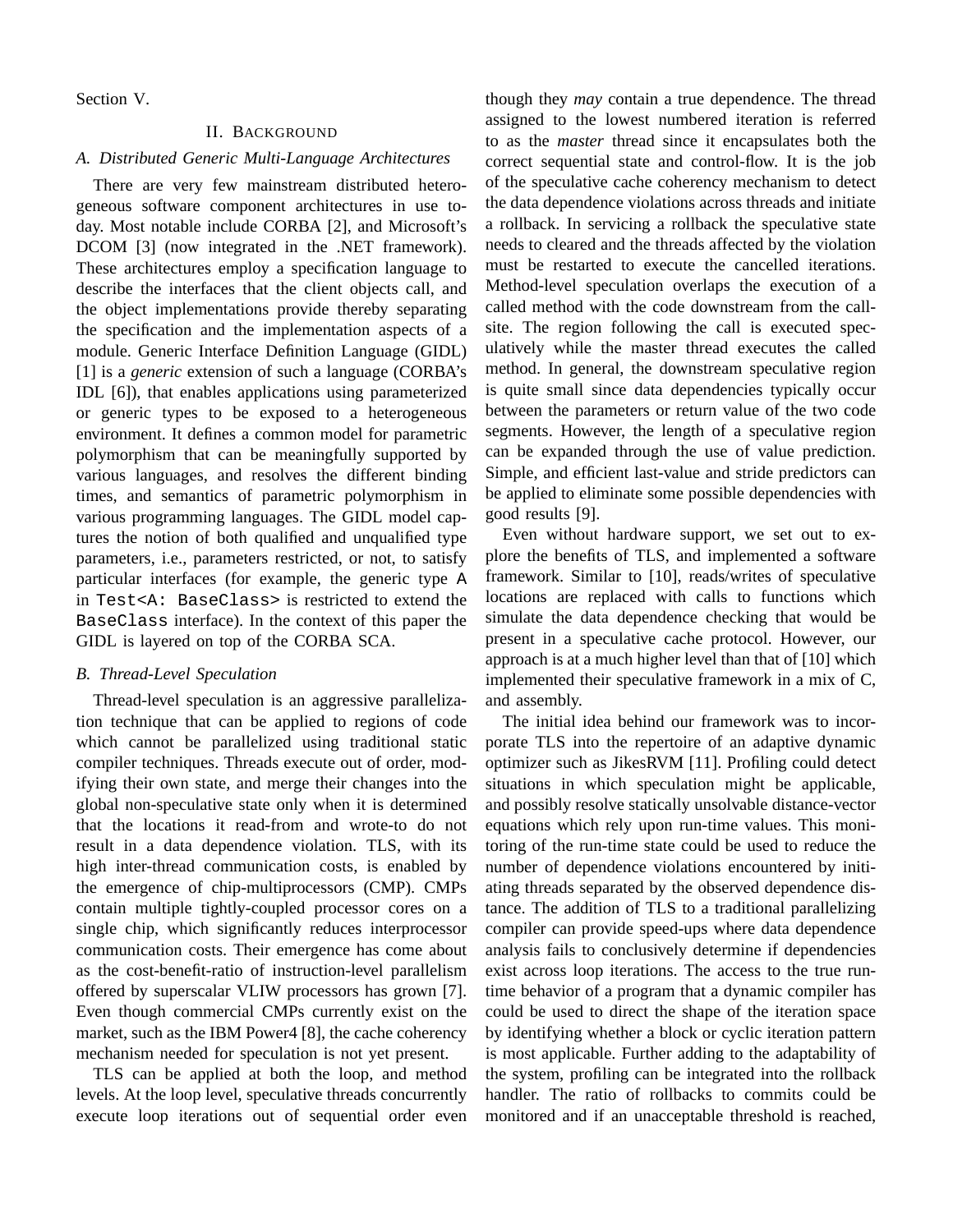the run-time compiler could remove the speculative code. Many hardware based schemes suffer from the inability to control the amount of memory required by speculative threads in order to keep the speculative, and global states separated [12]. In our software based approach we can resize or set an upper bound on the size of the speculative cache as needed.

In order to perform speculation in general Java programs (as opposed to very regular scientific applications) it is clear that a dynamic compiler applying speculative transformations must be able to plug in speculatively aware versions of the Java class libraries. Specifically, in order to speculate on many common code sequences, speculative versions of the collection classes, such as List, are needed. Consider the common situation of iterating through a List. Given a speculative version of the List class, a dynamic compiler could replace the sequential library with a speculative version which partitions the List into segments dependent upon the number of available processors. Each processor would then visit in parallel only its assigned part of the List, and dependency checking would be hidden behind the scenes in the implementation of the speculative List class.

## III. DISTRIBUTED APPLICATIONS OF THREAD-LEVEL SPECULATION

This section introduces two TLS models, inspired by [10] and [13], which can be applied in a potentially multi-language, distributed environment. Performance improvements are derived from two aspects. First, the communication overhead is reduced by eliminating stalls between the client, and the server, and second, by taking advantage of the server/client support for parallelism. In most cases the second model yields better speed-ups compared to the first. However, in environments where security is of concern, the code migration aspect of the second approach might preclude its use.

Throughout this paper we assume that the server's throughput is reasonable low (that is, the server has some idle time, and is not over-run with clients requesting its services). Section III-A presents an overview of our approach, while Sections III-B, and III-C introduce the two speculative models, respectively.

## *A. Overview*

Figure 1.A presents an example of a general, objectoriented, client program, while Figure 1.B displays its normal (sequential) execution. If the loop can be executed concurrently, as evident in Figure 1.C, then the



Fig. 1. An example of a simple object-oriented client program.

speed-up can be quite substantial. Figure 1.D is a temporal depiction of the first two concurrent iterations. Notice that after some number of iterations, the *pipeline* stabilizes, and the communication cost is substantially ameliorated (Figure 1.E). The communication costs could be further decreased by inlining the client code into the server. Additionally, server side parallelism can be effectively exploited. This becomes more important as the granularity of a method increases.

Figure 1 represents an ideal Fortran DOALL parallelization of the program. However, this is not possible since the code is split, and separately compiled between the client and the server. To achieve this, we employ our distributed TLS models that are discussed in Sections III-B, and III-C.

## *B. Distributed Speculation Model*

This section provides an overview of our TLS framework and describes its application to a distributed environment. Our model differs from that of a typical TLS scheme by the fact that the speculative variables may reside on a remote machine, and therefore are not directly accessible by the client. Our approach employs a remote object, whose methods reference these variables, to act as a proxy for them.

Figure 3 presents part of a two-client program that uses the services provided by a server that implements the functionality of the GIDL specification presented in Figure 2 (ignore for the moment the lines marked with \* and the TLSPackage module). Even assuming that the server's code is available for analysis (which it is not), note that the client code cannot be conservatively parallelized due to the loop-carried true data dependence of distance  $1$  in client  $A$ , and due to the indirect access of the vector's vect elements in client  $B$  (see the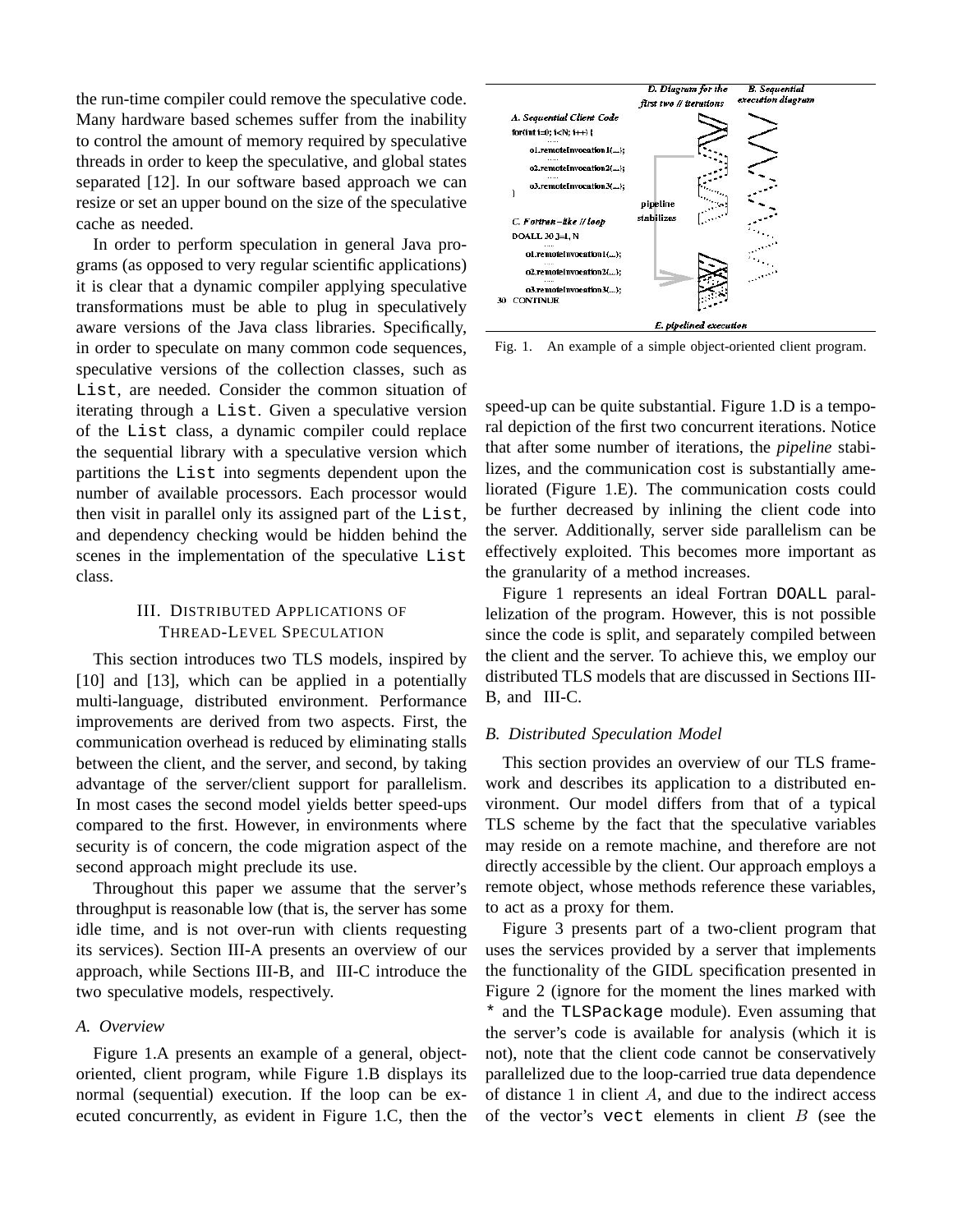```
module TLSPackage {
  exception TLS_Dependence_Violation { long thread_num; };
  interface Speculative_Variable {
    void reset(in long tid, in long max_tid);
    void commitValueInFront(in long tid);
    void init_speculation();
  };
  interface Splitable_Variable<T:Splitable_Variable<T> > :
  Speculative_Variable {
    typedef sequence<T> Seq_T;
    Seq_T splitSpeculativeVariable(in long nr);
    void recombineIterators(in Seq_T s);
  };
};
interface GetValueObject {
                            \overline{\text{void} setValue(in long val);
};
module IteratorPackage {
 interface Iterator<T> :
    TLSPackage::Splitable_Variable<Iterator<T>>{ // *<br>
long isEmpty(); void step();
    \begin{array}{cccc}\n\text{long} & \text{isEmpty}(); & \text{void} & \text{step}(); \\
\text{T} & \text{value}(); & \text{void} & \text{reset}.\n\end{array}void resetIterator();
 };
};
module ContainerPackage { //...
  interface Vector<T:GetValueObject, C:Comparator<T> >
     Container<T,C>, TLSPackage::Speculative_Variable{ // *
T elementAt(in long i);
       void setElementAt(in T obj, in long i);
            Spec_elementAt(in long i, in long thread_num); // *
       void Spec_setElementAt( // *
        in T obj, in long i, in long thread_num
       )raises (TLSPackage::TLS_Dependence_Violation); //....
  }; //....
}; //....
```
Fig. 2. GIDL specification. Lines marked with \* denote TLS support

lines marked \*\*\*). In both cases, profiling information combined with code analysis performed on the client may (non-conservatively) suggest that a region of richparallelism could be exploited. Suppose the if branch is *cold*, considering the *hot* path the code resembles a data dependence free loop (modulo the data dependences introduced by possible object aliasing). Given these hindrances to parallelization our speculative framework can be employed.

The client announces to the server that speculation is about to commence, and provides the required information regarding the speculative region. The TLS module used by the GIDL stub will invoke the targetlanguage compiler (Java in our example) to compile the respective methods with support for speculation, thus generating some new (speculative related) methods on the server side (while it is clear how this transformation would be implemented we currently perform it by hand). Furthermore, it will modify the GIDL specification to also include speculation (lines marked with \* together with the TLSPackage module in Figure 2), and recompile it to update the client and server stubs.

Each interface that is found to contain at least one speculative method is required to inherit from the TLSPackage::Speculative Variable interface (see Figure 2). Essentially, such an interface functions

```
// A)
for(int i=0; i<dim[0]; i++) {
  GetValueObject gvo = vect.elementAt( new Long_GIDL(i) );
  int elem = gvo.getValue() . getValue() ; elem *=
  if(elem>(-1)) gvo.setValue(new Long_GIDL(elem));
 else {
    GetValueObject gvo1;
    if(i>0) {
gvo1 = vect.elementAt( new Long_GIDL(i-1) ); //***
       elem = (long)gvo1.getValue().getValue();elem*= ...;
    \} else elem = \ldots;
    gvo1 = factoryImpl.createComparableObject
                       (new Long_GIDL(elem));
    vect.setElementAt(gvo1, new Long_GIDL(i));
 }
}
// B)
for(; index it.isEmpty().getValue()!=0; index_it.step()) {
  Long_GIDL ind = index_it.value();
  GetValueObject qvo = vect.elementAt(ind); //***int elem = gvo.getValue().getValue(); elem *= ...;
  if(isValidElement(elem)) {
    GetValueObject gvo = factoryImpl.createComparableObject
                                     (new Long_GIDL(elem));
    vect.setElementAt(gvo, ind);
 }
}
```
Fig. 3. Two client code regions which are rich in speculative parallelism.

as a proxy for the speculative variables identified in its speculative methods (as they do not have distributed support). Information received from the client will aid the server side compiler to prune the number of variables that are considered speculative. However, if this is the only modification, the client-code labelled B in Figure 3 will generate many rollbacks due to the iterator step operation. To solve this, Iterator extends the Splittable Variable interface, allowing each speculative thread to work with disjoint iterators (refer to Section II-B for speculative support for container classes).

```
T[] arr; TLS.Arrays.Spec_Arr_RefU1D<T> spec_arr;
ArrayList<GIDL.TLSPackage.Speculative_Variable> Spec_Vars;
final public void init_speculation() {
  spec_arr=new TLS.Arrays.Spec_Arr_RefU1D<T>(arr,1,1,ob_T);
  Spec_Vars.add(spec_arr);
}
final public void setElementAt(T ob, Long GIDL al) {
 arr[a1.getValue()] = ob;
}
final public void Spec_setElementAt(
      T ob, Long_GIDL a1, Long_GIDL th
) throws _TLSPackage.TLS_Dependence_Violation {
  int th_num = th.getValue();
  try {
    spec_arr.Speculative_Store(a1.getValue(), th_num, ob);
 } catch(TLS.Dependence_Violation exc) {
    throw new _TLSPackage.TLS_Dependence_Violation(th_num);
 }
}
```
Fig. 4. Examples of the server side speculative code for Container-Package::Vector

Figure 4 presents the setElementAt method and its speculative version Spec setElementAt. Notice that the generated speculative code differs very little from the original. Specifically, it receives an extra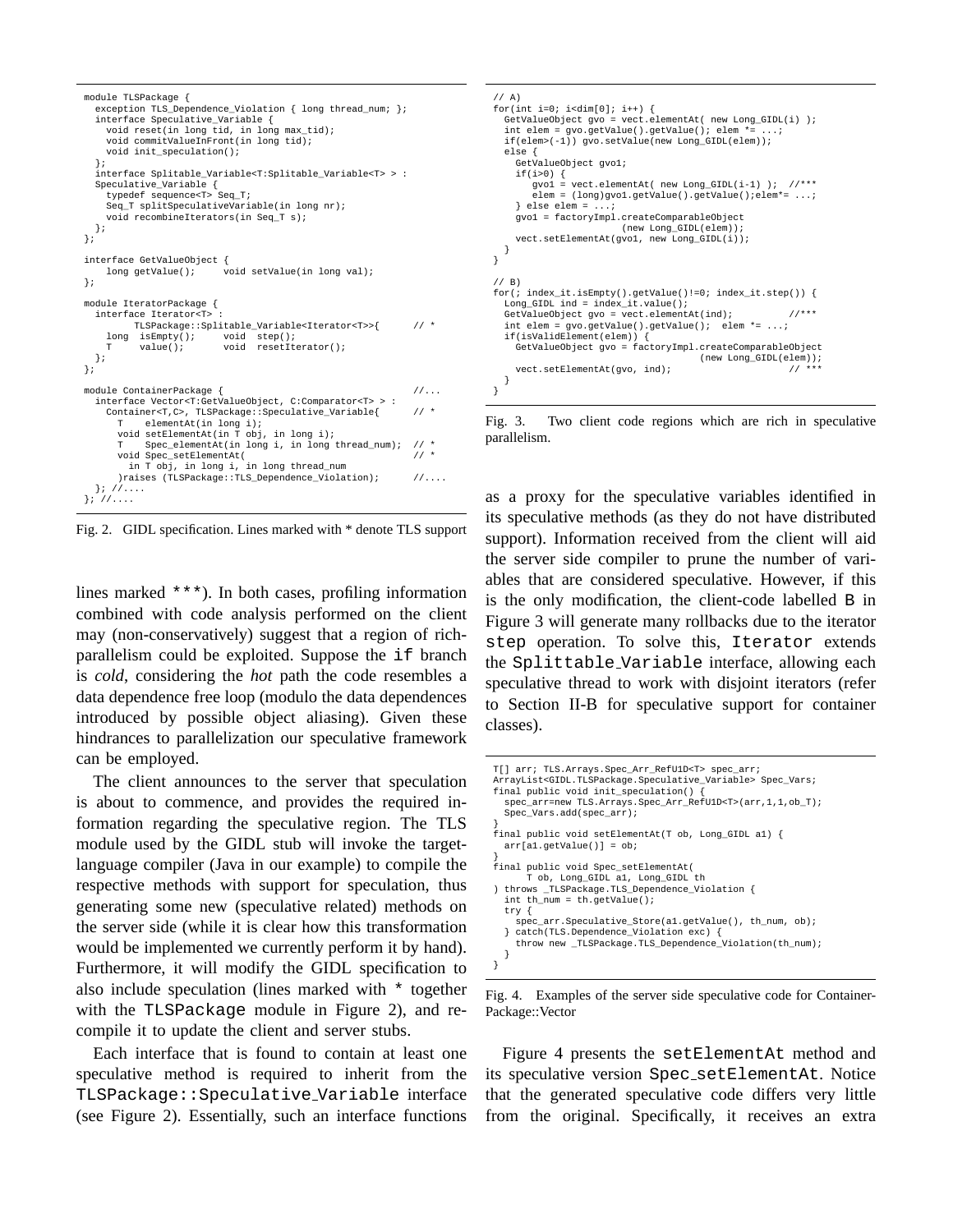parameter, the id of the thread executing the method (th). Second, the speculative operation is guarded by a try-catch block. If a violation is detected then the exception is forwarded as a GIDL exception onto the client. Finally, the container that may be the source of a data dependence violation  $(\text{arr}:T[]$ ) is replaced with a speculative version (in this case the spec arr:TLS.Arrays.Spec Arr RefU1D<T>). These speculative variables are created and initialized by the init speculation method of the Vector interface. The reset and commitValueInFront methods (omitted from Figure 4 due to space constraints) traverse the list of speculative variables encapsulated by this class (Vector) and re-initializes them, or updates the original location that they shadow, respectively. These methods are invoked when handling a rollback or when speculation has succeeded and the speculative state should be merged with the true non-speculative state, respectively.



Fig. 5. Speculative Threads – Thread Manager Interaction

As depicted in Figure 5, the client starts speculative execution by creating a thread-manager, and invoking the speculate method on it. The thread manager calls the init speculation method on all local speculative variables, and on all the remote objects that act as proxies for the speculative variables identified on the server. Furthermore, it creates a pool of speculative threads (registered to itself) and starts them. A speculative thread executes iterations corresponding to the sequential code, except that it now references local speculative variables and invokes the speculative handler methods. At the end of an iteration the speculative thread checks to see if any violations were detected by the other threads. If so, the thread transitions into the waiting state. Otherwise it is assigned a new id (sequential execution iteration number), and checks to see whether the terminating condition was met. If a thread catches a data dependence violation exception (thrown by local code or

by the server), it invokes the rollbackSTs method on its thread manager, which will set the manager's barrier id flag. In the end, only the lowest id thread that has detected a rollback will be alive. At this time, for each speculative variable the value generated by the thread with the highest id less than or equal to the id of the running thread is committed. Finally, all the speculative variables are committed, and cleaned up. Adaptability is built into the system by monitoring the ratio of rollbacks to commits. If a predefined threshold is passed then speculation is abandoned for sequential execution, otherwise the speculative threads are awakened and speculation continues.

## *C. Distributed Speculative Inlining Model*

The second speculative model presented here, inspired by [13], achieves a speed-up in a similar manner as procedure inlining. More precisely, the client provides the server (or vice versa) with a *predictor* program that approximates the code executed by the client. There are no constraints associated with the distilled program. However, in order to result in a speed-up, the distilled version must be an accurate representation of the original. The server (*master*) runs the predictor program and sends back to the client, records of the live variables computed along the anticipated path through the client's code. It is the client's responsibility to validate the correctness of the master's execution.

Our model differs from [13] in several ways. First, [13] expects the distilled program to be much faster (a straight line code segment of the dominant path) than the slave's verification code. In our case, we prefer the *approximate* program to be as close as possible to the original (and hence less likely to contain a violation), because of the high cost associated with a rollback. Second, our implementation is adapted to a distributed environment, and therefore, is geared toward other goals, such as network, and dispatching overhead elimination. The parallelization of the predictor program becomes more important as the iteration granularity increases.

There are two situations when program distillation is most beneficial inside of our framework. The first is when a method returns a predictable value. Consider a local object which is used in a branch condition as in: if(client obj.IsValidElement(...)). In this case the *hot* branch will be added to the predictor but without the test (the test will be a remote invocation from the server point of view, and thus expensive). The second case, is when the deletion of a *cold* branch causes the number of speculative variables to dramatically de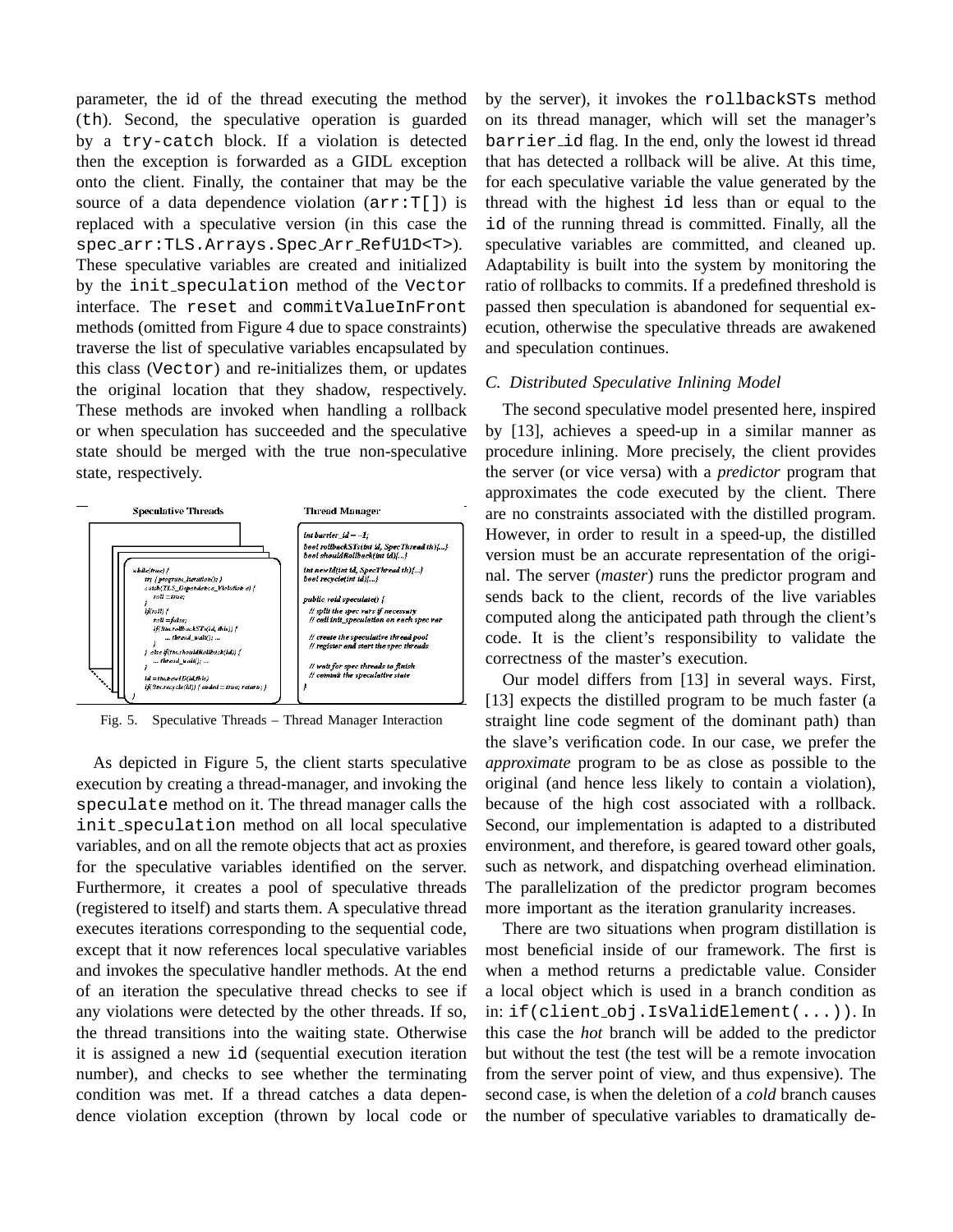crease, or the predictor code becomes conservatively parallelizable. In such a situation the server may even employ a standard parallelization model to achieve the greatest speed-up. In Figure 3.A, if the *true* path from if(elem>-1) is found to be *hot* then a predictive program can be constructed by keeping the target, and removing the cold path. Further analysis by the serverside compiler of the predictor may conservatively discover that the vector's element holder (arr in Figure 4) will not generate any data dependence violations.

The server side of the speculative inlining model is mainly composed of two communicating instances of our TLS framework, as shown in Figure 6.



Fig. 6. Speculative Inlining Model: Interaction between the Master/Slave Threads and the Slave Thread Manager.

*Master threads*, registered to a master thread-manager, execute out of order iterations of the distilled program. At the end of every iteration, the live variables of the master threads are packed into a record residing in a predefined location, indexed by the thread's id, in an array of sequences of records (viewed as a bi-dimensional array – the *Master Array of Seqs* in Figure 6). Master threads are not permitted to over-write non-null records as this implies that the record has not yet been committed because at least one thread is lagging behind. When a sequence is filled up, it is inserted into the *slave* queue (*Slave Queue of Seqs* in Figure 6) and a new, empty sequence is placed in the table. The terminating condition of the master threads is dictated by the client's code.

The slave threads poll a sequence from the slave-queue (if not empty, otherwise yield and try again). They request the client (that now acts like a server) to verify the current sequence containing several live-variable records. A slave-thread's exit condition is reached when all of the master-threads are dead and no data in the slavequeue requires verification. No explicit synchronization is required between the master and slave threads except for guarded access to the slave-queue.

The client is responsible for verification. If any of the instructions that were not part of the *predictor* program (branch conditions excluded) are reached, or a *cold* branch excluded from the predictor is taken, then a violation has occurred. The client throws a dependence violation exception that will be caught by the corresponding slave thread on the server-side. The slave thread manager will handle the rollback as described in the previous section, additionally it will set the barrier id flag of the master thread manager to the id of the thread that detected the violation. Thus all of the master-threads are going to be in a waiting-state; all have an id greater than barrier id, otherwise the corresponding sequence wouldn't have reached the client. Finally, only one slave-thread, the one with the lowest id that detected a rollback is running. Only then are the speculative variables committed, and reinitialized. Control is then handed to the client which sequentially performs the iterations corresponding to the records in the received sequence.

| module MasterSlavePack {<br>interface Master1< T:GetValueObject,<br>C:ContainerPackage::Comparator <t> &gt;{<br/>void runMaster(in long i, in long j, in long s, in long 1,<br/>in long sps, in long ms, in ContainerPackage::Vector<t, c=""> v</t,></t> |
|----------------------------------------------------------------------------------------------------------------------------------------------------------------------------------------------------------------------------------------------------------|
| $\rightarrow$                                                                                                                                                                                                                                            |
| interface Slavel <t: getvalueobject=""> {<br/>struct LiveVariables</t:>                                                                                                                                                                                  |
| T elementAt result; long thread nr; long getValue result;<br>$\cdot$<br>typedef sequence <livevariables> seq LV;</livevariables>                                                                                                                         |
| void checkRecord(in seq LV lv)<br>raises(TLSPackage::TLS Dependence Violation);                                                                                                                                                                          |
| void performRollbackIteration(in seq LV lv);<br>$\frac{1}{2}$<br>$\{7, 8, 7\}$                                                                                                                                                                           |

Fig. 7. GIDL specification support for the speculative inlining model

Figure 7 presents the GIDL specification, corresponding to the client program displayed in Figure 3.A that is needed by our speculative inlining model. When a client discovers a region of code suitable for speculation, it locally creates and runs a slave checking-server (type Slave1<>). The Master1<E,C> createMaster1(Slave1<E>

s) method creates a remote-object that upon invoking the runMaster method will create the serverside two-level TLS architecture described above. The checkRecord method in the Slave1 interface validates the speculative results. If a dependence violation exception is thrown the client is requested to sequentially execute several iterations (performRollbackIteration(...)).

As noted earlier, the inlining model almost always yields a better speed-up compared to the first approach. This is because the number of remote calls performed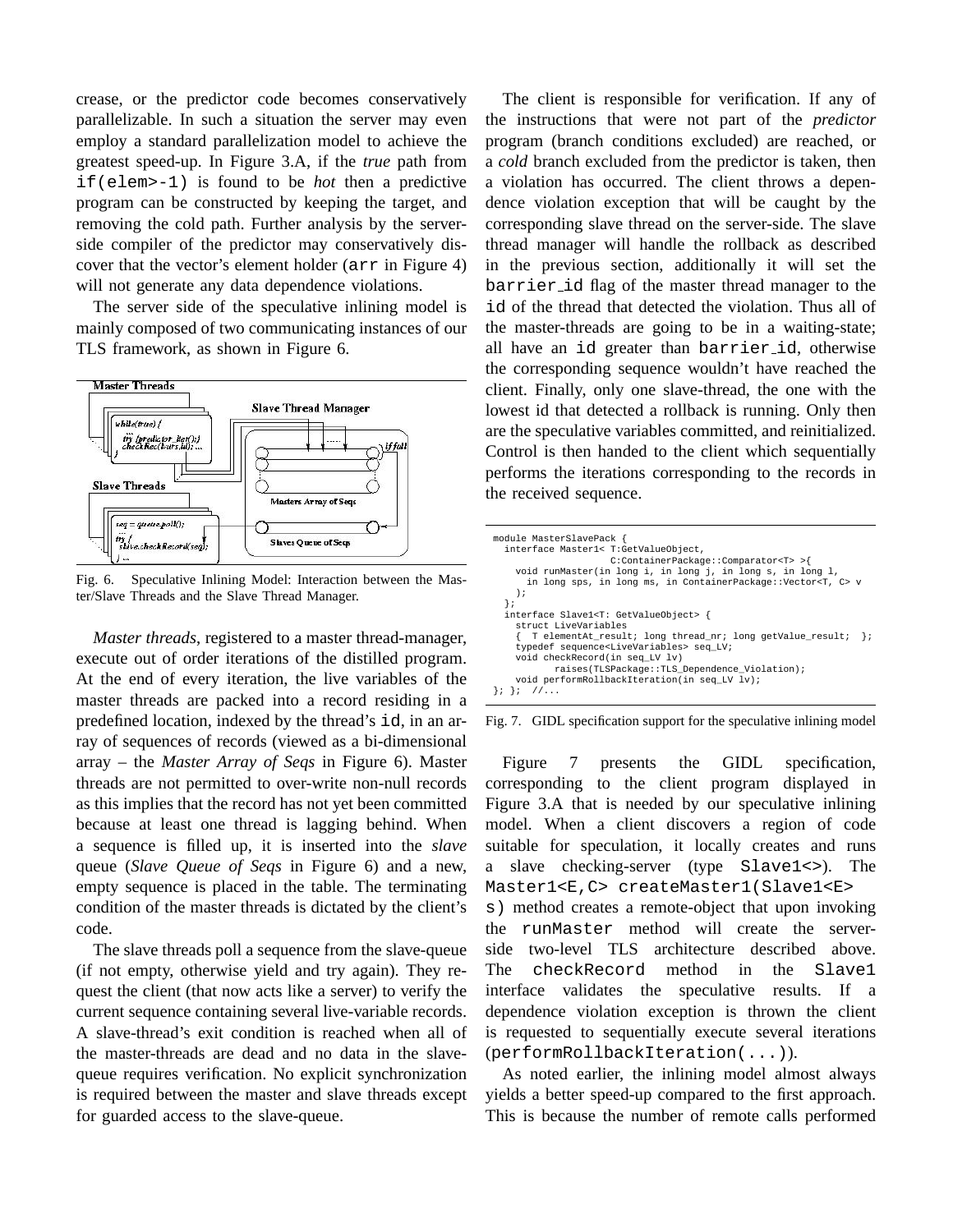by the two models is  $1/(MasterCheckingSeqSize *$  $NumRemoteCalls PerIteration)$  in favor of the speculative inlining model. However, client code may reference many objects distributed over many servers, among which, some may not support code exchange via a common intermediate representation (IR). Moreover, security issues may disallow the sharing of certain pieces of code or data. In these situations, a combination of the two models is the preferred solution (if the code possesses high-level parallelism). The *master* is selected by identifying the remote object that is invoked most frequently. Predictive programs corresponding to the functionality of the servers that support a common communication IR, and allow code migration will be also inlined into the master. If the code exposes parallelism, the execution time may be further decreased by concurrently executing speculative iterations of the master thread. Thus, one application may create a hierarchy of inlined speculations, and overlapping speculative iterations (first model).

## IV. RESULTS

Automatic library translation across language boundaries is an important area yet to be explored. Unfortunately, it is lacking in formal benchmarks that can accurately measure the performance effects associated with porting a non-distributed application into a distributed environment. We implemented a GIDL server which exhibits functionality similar to that found in the STL of C++ (eg.: containers, iterators, etc). Our tests are based on variations of the two examples used throughout this paper. The "remote" method granularity was varied from 10 to 10000 instructions, by padding their implementations with data dependence free code. Thus the speculation overhead (speculative load/store) is small in comparison with the remote invocation overhead. Our tests were carried out on two configurations. One configuration ran on a single machine which acted as both client, and server (2.4GHz P4/512 Mb). Another configuration employed two machines on the same local network (both 800MHz P3/256Mb RAM). The performance results were gathered on machines running GNU/Linux.

We applied our TLS framework to distributed programming in the anticipation that speed-ups could be obtained by overlapping network stalls with speculative computation, thereby minimizing idle times. Table I shows the speed-ups obtained by employing our first distributed TLS model compared to sequential program execution. The performance gain depends on the size of the thread pool, the remote method granularity, and on

#### TABLE I

DISTRIBUTED SPECULATION ARCHITECTURE:  $N_R =$  CLIENT THREAD COUNT,  $G =$  "REMOTE" METHOD GRANULARITY (INSTRUCTIONS), nMc SPEED-UP VS. SEQUENTIAL,  $n = #$  MACHINES,  $c =$  CLIENT VERSION,  $nMcR$  AS ABOVE, BUT WITH 1% ROLLBACK RATE.

| Nr | G               | 1M1  | 1M1R | 1M2  | 1M2R | 2M1  | 2M1R | 2M2  | 2M2R |
|----|-----------------|------|------|------|------|------|------|------|------|
| 4  | 10              | 1.35 | 1.30 | 1.30 | 1.23 | 2.23 | 2.05 | 2.05 | 1.98 |
| 8  | 10              | 1.55 | 1.51 | 1.56 | 1.52 | 3.01 | 2.72 | 3.24 | 2.71 |
| 16 | 10              | 1.65 | 1.53 | 1.62 | 1.53 | 3.36 | 2.76 | 3.36 | 2.68 |
| 32 | 10              | 1.91 | 1.47 | 1.69 | 1.44 | 3.22 | 2.37 | 3.46 | 2.27 |
| 4  | $10^3$          | 1.31 | 1.28 | 1.30 | 1.28 | 2.09 | 2.03 | 2.13 | 2.03 |
| 8  | $10^3$          | 1.51 | 1.45 | 1.53 | 1.48 | 3.12 | 2.72 | 3.16 | 3.07 |
| 16 | $10^3$          | 1.62 | 1.46 | 1.62 | 1.46 | 3.29 | 2.94 | 3.47 | 2.66 |
| 32 | $10^3$          | 1.73 | 1.48 | 1.70 | 1.35 | 3.53 | 2.31 | 3.53 | 2.17 |
| 4  | $10^4$          | 1.25 | 1.23 | 1.32 | 1.26 | 2.25 | 2.03 | 2.04 | 1.86 |
| 8  | $10^4$          | 1.36 | 1.27 | 1.50 | 1.38 | 2.71 | 2.35 | 2.78 | 2.39 |
| 16 | $10^4$          | 1.41 | 1.24 | 1.55 | 1.32 | 2.83 | 2.35 | 3.17 | 2.41 |
| 32 | 10 <sup>4</sup> | 1.44 | 1.25 | 1.63 | 1.24 | 2.73 | 2.01 | 3.41 | 2.05 |

the rollback ratio. In a rollback free ("ideal") execution, the peak speed-up is achieved when the number of client threads is somewhere between 16 and 32 (32 client threads achieve a 1.91, 1.69, 3.22, 3.46 times speed-up). Although not presented here, further increase in the pool size will decrease the application performance. This suggests that the pipeline has stabilized, the additional benefit of increasing the concurrency level has been overcome by the thread related overhead. Our framework is rollback tolerant in the sense that it gracefully accommodates a 1% rollback probability. In examination of the cost of a rollback, we notice that the performance difference with respect to the ideal case decreases with the size of the thread pool. This is due to the greater number of inter-thread dependencies resulting in redundant work and increased synchronization overhead. The observed number of threads that provided the best speedup was either 8 or 16. This is in accordance with the empirical study described in [14] which found that in general, a CMP with 16 processors was sufficient for the parallelism extracted via TLS.

Our second model clearly yields substantial performance benefits compared to the the first model as demonstrated in Table II. There are two main reasons for this. First, we have eliminated CORBA's inherent remote call dispatch costs by inlining the client code into the server. All remote calls in the initial code are now handled locally. Second, the network overhead is reduced by batched communication of the live variables. More precisely, if there are  $r$  remote calls per iteration, and the